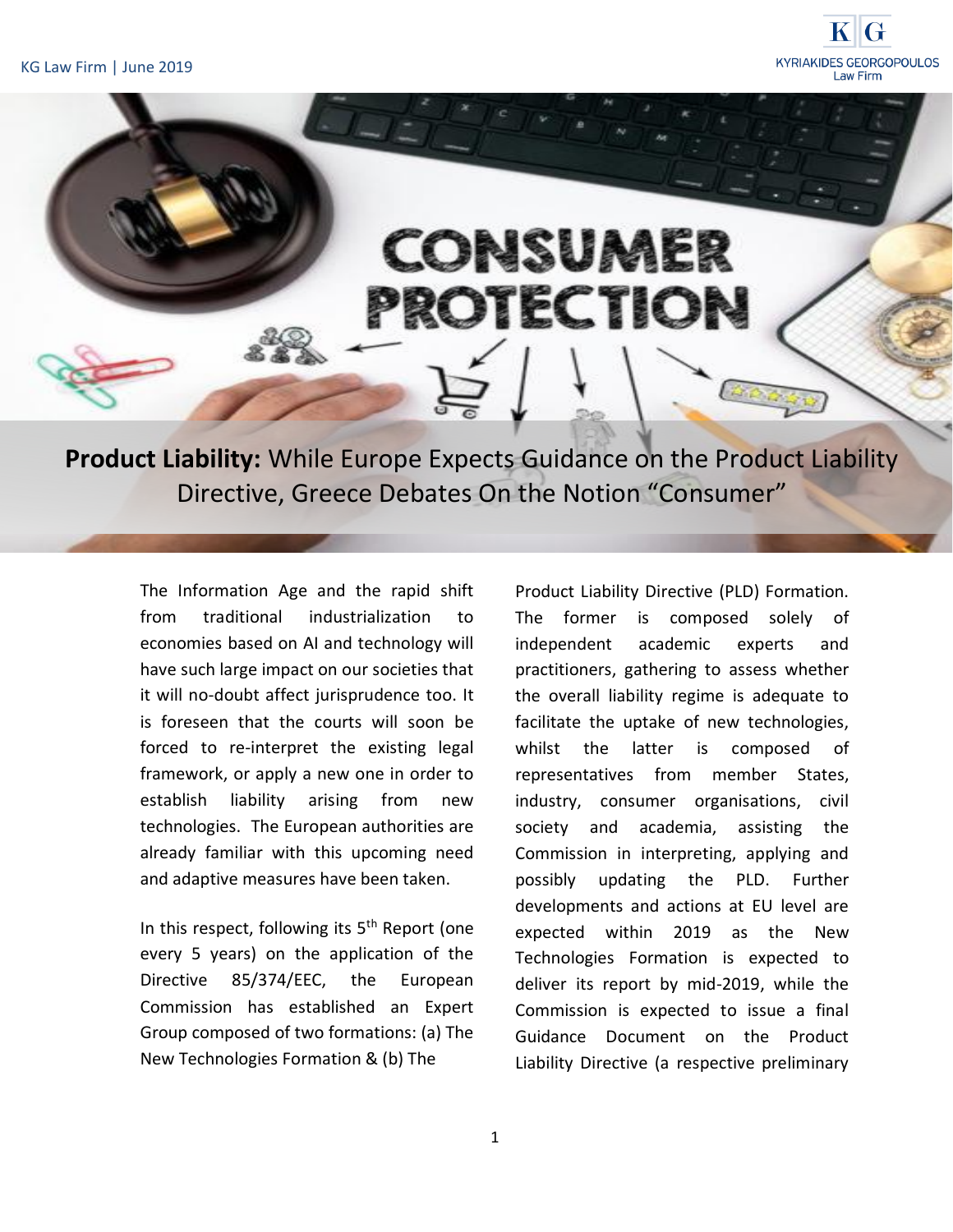concept paper has already been drafted) within this year, as well.

Meanwhile, at a national level, Greece has recently introduced minor changes on the Greek Consumer's Protection Law (Greek Law 2251/1994, which adopted the Directive 85/374/EEC) through Greek Law 4512/2018; the greatest of these changes was the alteration of the definition of consumer (i.e. the person eligible for protection under the Greek Consumer's Protection Law), explicitly excluding from the Law's scope, any natural person who acts for professionals purposes (relating to his trade, business, craft or freelancing profession).

Since Greek Law 2251/1994 (Consumer's Protection Law) came to force, there has been a difference of opinion in Greek case law due to the broad definition of the notion "consumer" (prescribed as "the final recipient of the product" prior to above Greek Law 4512/2018), debating whether any person acting for professional purposes is deemed a "consumer" or not. Following the adoption of Greek Law 4512/2018 which expressly excluded any person acting for professional purposes from the scope of Greek Consumer's Protection Law, it was expected that the Greek Courts would henceforth exclude any person acting for professional purposes from "the final recipient of the product".

However, under the recent ruling of the Supreme Court n. 1359/2018 (one of the first to examine the notion "consumer" after the adoption of Greek Law 4512/2018 albeit without referring to this law), it was adjudicated that even a person acting for professional purposes may be deemed a "consumer" as long as he/she is the "final recipient of the product".

Under the factual background of the case that was only recently made public, a naval officer was injured as a result of the malfunction of the launching gear of the vessel's rescue boat, which caused a sudden drop of the rescue boat in the water. Following this incident, the naval officer along with the ship-owning company, appealed to the Greek Court, claiming compensation for the damage inflicted on the officer, claiming that the malfunction of the launching gear (and thus the injury of the naval officer) was due to the defectiveness of its design.

The above ruling came to the conclusion that the malfunction of the launching gear (and thus the injury of the naval officer) was due to the defectiveness of its design and was the first to decide that a thirdparty, unrelated to the defective product (the naval officer) was able to claim compensation for the damage that he suffered, which was due to the defective product, even though he did not meet the definition of a "consumer", clarifying that even "non-consumers" (referred to as "innocent bystanders") may apply for protection under the provisions of the Greek Consumer's Protection Law,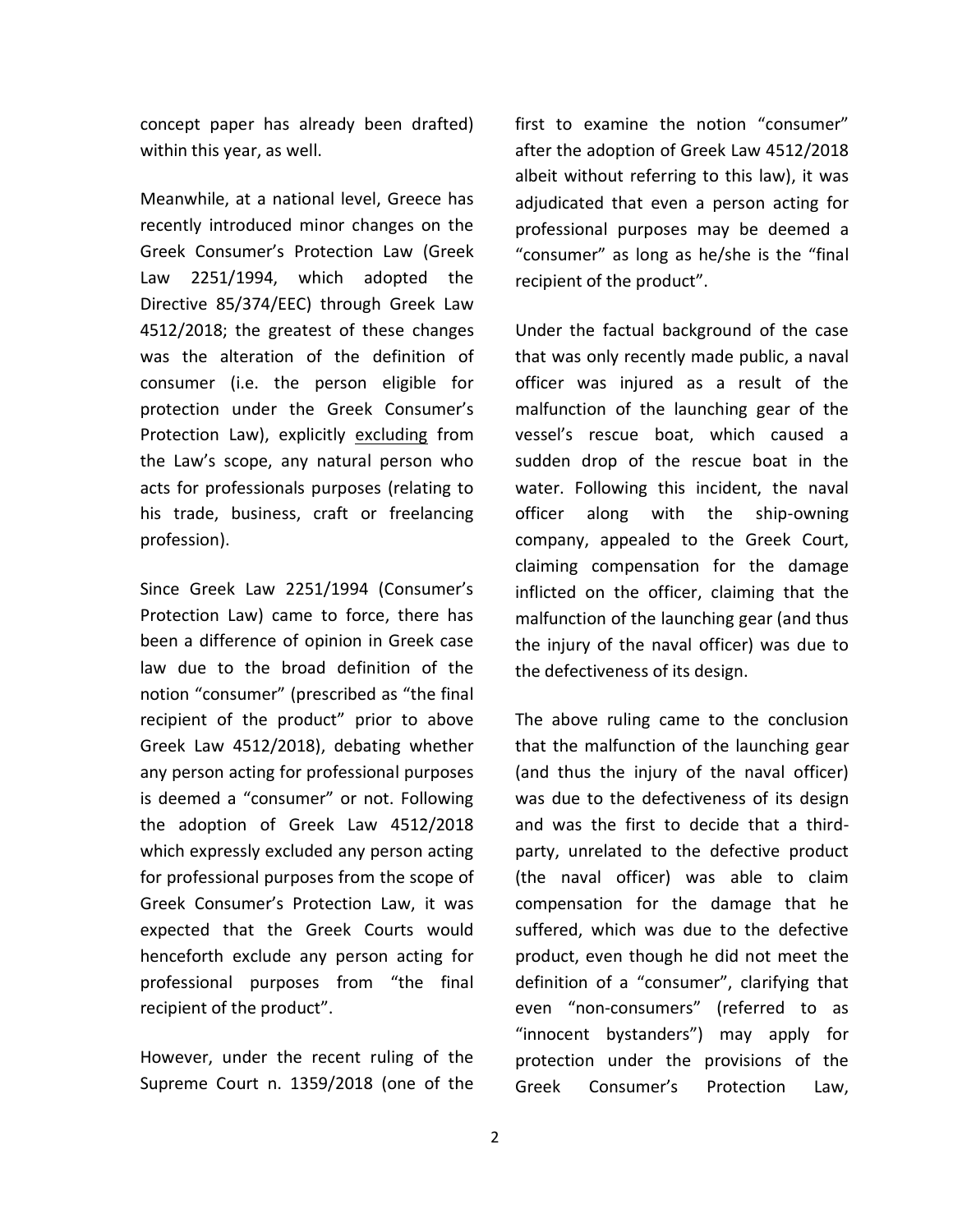regarding product liability. Furthermore, pursuant to prior case law, the above ruling came to the conclusion that the selection of the applicable rule should be made on the basis of the time the damage was suffered (and not on the basis of the time the defective product was released to the market).

This interpretation made by the Supreme Court practically means that injuries or damages caused by a defective product to a person acting for professional purposes deemed a "consumer" at a time before the adoption of Greek Law 4512/2018 (January 2018), shall be subject the provisions of the Greek Consumer's Protection Law, regarding product liability.

This development, in conjunction with the explicit acceptance of the inclusion of nonconsumers third-parties ("innocent bystanders"), expands the scope of the producer's liability for defective products. To the contrary, after the latest modification of the Greek Consumer's Protection Law, a natural person who acts for professionals purposes (relating to his trade, business, craft or freelancing profession) cannot be deemed a "consumer", anymore.